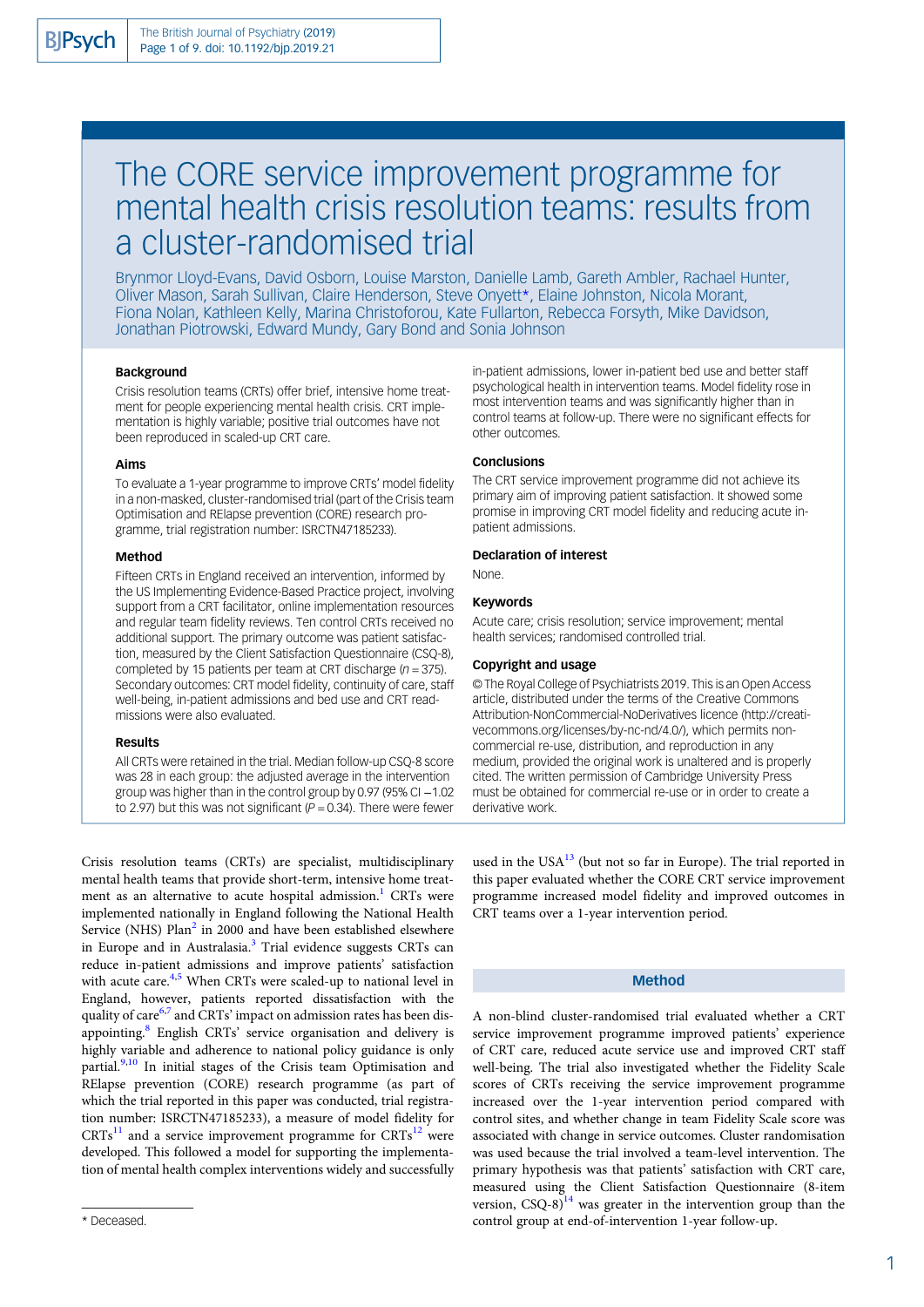The trial was registered with the ISRCTN registry (ISRCTN47185233) in August 2014 and the protocol has been published.[12](#page-8-0) This paper reports the main trial results and relationships between teams' model fidelity and outcomes. Economic and process, and qualitative evaluations will be reported elsewhere. Ethical approval was granted by the Camden & Islington Research Ethics Committee (Ref: 14/LO/0107). Trial reporting in this paper conforms to extended CONSORT guidelines for cluster-randomised trials<sup>[15](#page-8-0)</sup> – see supplementary data 1 available at [https://doi.org/10.1192/bjp.2019.21.](https://doi.org/10.1192/bjp.2019.21) Teams were recruited to the study between September and December 2014, with a 1-year trial intervention period.

# Setting

The trial involved 25 CRT teams in eight different health regions (NHS trusts) across Southern England and the Midlands, selected to include inner-city and mixed suburban and rural areas. CRT teams were eligible if no other major service reorganisations were planned over the trial period. At least two participating CRTs were required from each NHS trust, to ensure teams from each trust could be allocated to each group.

## **Participants**

We recruited: (a) CRT patients, (b) CRT staff, and (c) anonymised data about use of acute care from service records.

- (a) Patient experience outcomes: we aimed to recruit a cohort of recently discharged CRT patients: 15 per team each team  $(n = 375)$  at baseline, and another cohort, 15 per team  $(n = 375)$ at follow-up (between months 10 and 12 of the study period). All participants admitted to the CRT during these 3-month periods were eligible if they: had used the CRT service for at least 7 days; had ability to read and understand English and capacity to provide informed consent; and were not assessed by CRT clinical staff to pose too high a risk to others to participate (even via interview on NHS premises, or by phone).
- (b) Staff well-being outcomes: all current staff in participating CRTs were invited to complete study questionnaires at baseline and follow-up (months 10–12 of the study intervention period).
- (c) Patient-record data were collected for two separate cohorts at each time point: (i) anonymised data about all admissions to in-patient services were collected retrospectively from services' electronic patient records at two time points: 6 months prior to study baseline, and months 7–12 of the study intervention period (in-patient service-use outcomes); (ii) for all patients admitted to the CRT during two 1-month periods, anonymised data about readmissions to any acute care service (including CRTs or in-patient wards) over a 6-month period were collected retrospectively from electronic patient records: the first cohort at 6 months prior to baseline; the second at month 7 of the study follow-up period (readmission following CRT care outcome).

# Randomisation and masking

The 25 teams were randomised, stratified by NHS trust, after a baseline fidelity review had been conducted for all teams within each NHS trust. In order to maximise learning about implementation of the service improvement programme within available study resources, more teams  $(n = 15)$  were randomly allocated to the service improvement programme than to a control group ( $n = 10$ ). A statistician independent of the study generated allocation sequence lists and conducted randomisations. Researchers and staff in participating services were aware of teams' allocation status in this non-masked trial. Patient-participants and trusts'

informatics teams providing data from patient records were not informed of teams' allocation status.

# The intervention

The team-level service improvement programme supported CRT teams to achieve high fidelity to a model of best practice, defined in the CORE CRT Fidelity Scale<sup>[13](#page-8-0)</sup> and informed by a systematic evidence review,  $^{16}$  $^{16}$  $^{16}$  a national CRT survey<sup>[9](#page-8-0)</sup> and qualitative interviews with stakeholders.<sup>[17](#page-8-0)</sup> The service improvement programme was delivered over 1 year and consisted of: (a) 'fidelity reviews' at baseline, 6 months and 12 months: teams were assessed and given feedback on adherence to 39 best practice standards for CRTs; (b) coaching from a CRT facilitator (an experienced clinician or manager) 0.1 full-time equivalent, who could offer the CRT manager and staff advice and support with developing and implementing service improvement plans; (c) access to an online resource kit of materials and guidance to support CRT service improvement for each fidelity item; and (d) access to two 'learning collaborative' events where participating teams could meet to share experiences and strategies for improving services. Structures to support service improvement in each team included: an initial 'scoping day' for the whole team to prioritise and plan service improvement goals; and regular meetings of a CRT management group and the CRT facilitator, to develop and review detailed service improvement plans.

Through these resources and structures, the service improvement programme constituted a sustained, multicomponent programme of support to CRTs, which aimed to address the different domains of implementation support identified as contributing to attainment of high fidelity in the US Implementing Evidence-Based Practices Program<sup>18</sup> in a tailored way to meet individual services' needs: prioritisation of the programme, leadership support, workforce development; workflow re-engineering; and practice reinforcement.

Teams in the control group received a fidelity review and brief feedback at baseline and 12-month follow-up, but no other aspects of the study intervention.

#### Measures

#### Patient experience outcomes

Data were collected using two self-report structured questionnaires: the CSQ-8, $^{14}$  $^{14}$  $^{14}$  which assesses satisfaction with care; and Continuum,<sup>19</sup> which assesses perceived continuity of care.

#### Staff well-being outcomes

Staff burnout was assessed using the Maslach Burnout Inventory<sup>20</sup> (emotional exhaustion, personal accomplishment and depersonalisation subscales were scored and reported separately, as recommended $^{21}$ ); work engagement, using the Work Engagement Scale;<sup>22</sup> general psychological health using the General Health Questionnaire;<sup>23</sup> and psychological flexibility, measured using the Work-Related Acceptance and Action Questionnaire.<sup>[24](#page-8-0)</sup>

#### Team outcomes

Participating teams' CRT model fidelity was assessed at baseline and 12-month follow-up using the CORE CRT Fidelity Scale, $^{11}$  which scores teams from one to five on 39 fidelity items in four subscales (referrals and access, content and delivery of care, staffing and team procedures, timing and location of care), yielding a total score ranging from 39 to 195.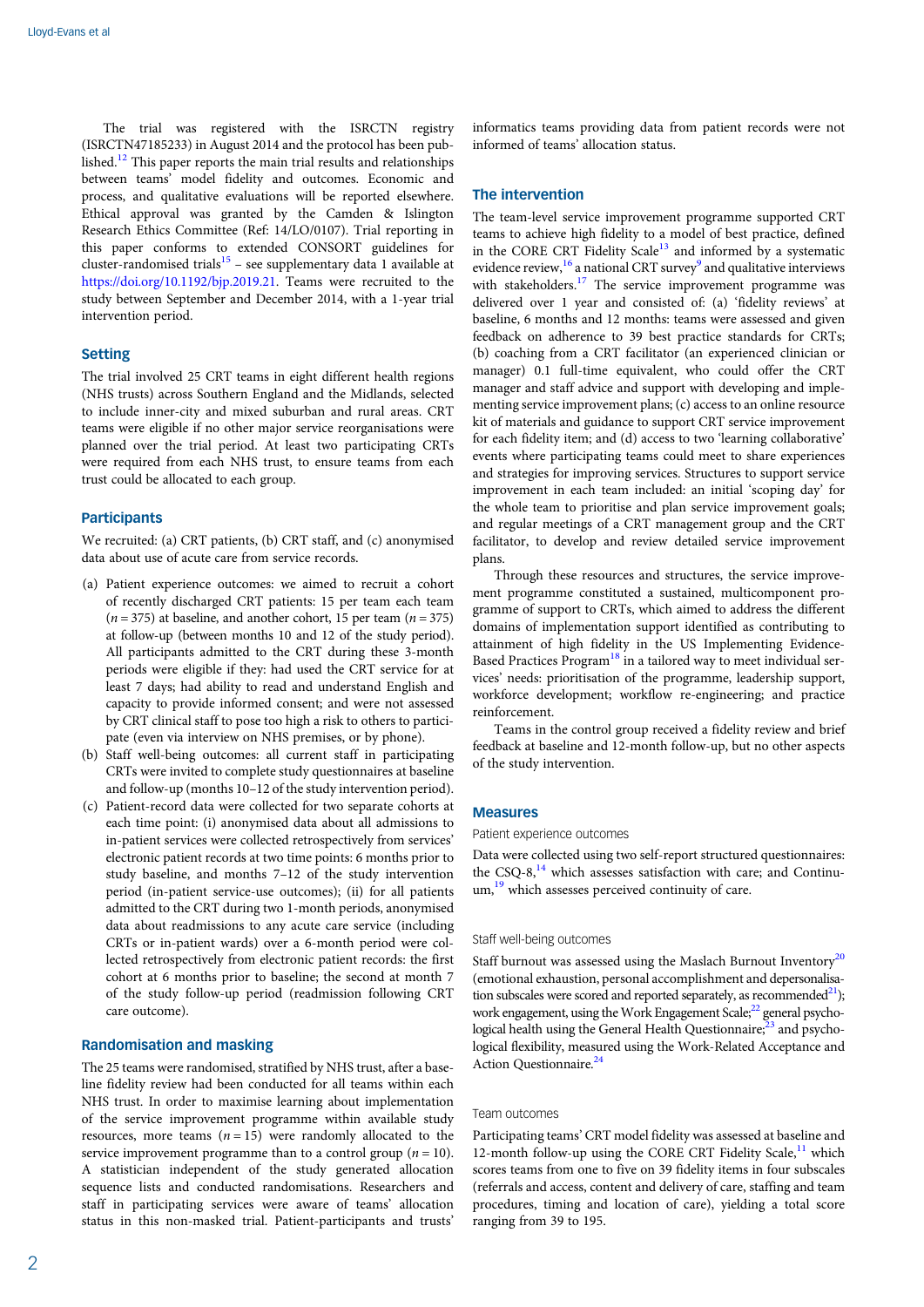## In-patient admissions

Patient data from patient records for all patients from the catchment area of each participating CRT during baseline and follow-up periods (whether or not they used the CRT itself) were used to generate three team-level outcomes: total number of psychiatric hospital admissions from the catchment area over 6 months, total number of compulsory psychiatric hospital admissions and total occupied in-patient bed days.

## Readmission following CRT care

Patient records data for all patients admitted to the CRT during baseline and follow-up periods were used to calculate the number of CRT patients accepted for treatment by any acute care service during the 6-month follow-up, following discharge from the index acute admission.

#### Procedures

## Patient experience and staff well-being participants

Patients were screened for eligibility and contacted about the study initially by CRT staff. Research staff attempted to contact all identified potential participants consecutively in the order they were discharged, until the site recruitment target was achieved. An information sheet about the study was sent by researchers and participants provided informed consent before completing questionnaires through face-to-face interview, online questionnaire or by phone. Patient-participants were given a thank you gift of £10 cash or vouchers. CRT staff were contacted by study researchers and invited to consent and complete measures using an online questionnaire.

#### In-patient admissions and readmission following CRT care

Information technology staff from participating NHS trusts provided anonymised data from patient records about all acute service use during data-collection periods. Study researchers calculated study outcomes from these raw data (further details in supplementary data 2).

Fidelity Scale scores were derived for each team from a structured, 1-day 'fidelity review' audit following a well-defined protocol, involving three independent reviewers from the study team (including at least one clinician and one patient or carer-researcher). Reviewers interviewed the CRT manager, staff, patients and carers and managers from other local services, and conducted a case-note audit and review of team policies and procedures. They then used the information gathered to score the team on each fidelity item, in accordance with criteria and guidance set out in the measure.

Patient experience and staff well-being outcomes data were entered directly into the 'Opinio' UCL secure online database, then downloaded as Excel files. Patient-record data were provided by NHS trusts in Excel or Word files. All data were transferred to Stata 14 software for analysis.

## Analysis

The primary hypothesis, that patients' satisfaction with the CRT, measured by the  $CSQ<sup>14</sup>$  $CSQ<sup>14</sup>$  $CSQ<sup>14</sup>$  is greater in the intervention group teams than control teams, was analysed using a linear random-effects model (mixed model) with a random intercept for CRT, controlling for mean baseline CSQ score by CRT. Patient-reported perceived continuity of care and measures of staff well-being were analysed similarly using linear random-effects models. Regression coefficients and 95% confidence intervals were reported. The calculated sample size provided 95% power to detect half a standard deviation difference between groups in mean satisfaction measured by the CSQ (3.5 points assuming a typical s.d. of 7.0) using a two-sided

test, allowing for within-team clustering (intraclass correlation coefficient 0.05).

Patient outcomes at follow-up (in-patient admissions, bed days and readmissions following CRT care) were compared between intervention and control groups using Poisson random-effects modelling with a random intercept for trust. For each outcome, baseline score was set as the exposure variable, as it accounts for the baseline population and health of the catchment area as well as local admissions policies. Incidence rate ratios and 95% confidence intervals are reported. A second set of analyses was also conducted, using catchment area population as the exposure variable.

At team level, Fidelity Scale scores in the intervention and control groups at follow-up were compared, adjusting for baseline scores. The relationship was explored between change in team Fidelity Scale score from baseline to 12-month follow-up, and changes in five study outcomes: patient satisfaction, staff work engagement, in-patient admissions, in-patient bed use and readmission following CRT care. Relationships at team level between change in outcomes and change in fidelity scale subscale scores were also explored. For patient satisfaction and staff work engagement, we fitted linear regression models relating change in outcome (follow-up – baseline) to change in Fidelity Scale score (follow-up – baseline). For the remaining outcomes, we used normalised change in outcome ((follow-up – baseline)/square-root (baseline)). To aid interpretation, we present correlations to summarise these relationships with the corresponding P-values from the regression/correlation analyses.

# Results

#### Trial recruitment

Recruitment to the trial is summarised in the CONSORT diagram in [Fig. 1.](#page-3-0) All 25 CRT teams were retained in the trial. We did not achieve our recruitment target of 15 patients per team in six teams at baseline and in one team at follow-up. These shortfalls occurred in teams with smaller case-loads, or where eliciting staff help to contact potential participants was problematic. At each time point, 62% of eligible patients whose contact details were provided to researchers agreed to participate (353/567 at baseline; 371/ 594 at follow-up); however, the proportion of eligible patients in each CRT who were initially approached by CRT staff is unknown. At each time point, 79% of all current staff in trial CRTs participated (441/560 at baseline and 431/544 at follow-up). One NHS trust, covering five participating CRTs, was unable to provide data at follow-up from patient records about whether in-patient admissions were compulsory or voluntary; complete patient records data were otherwise obtained.

The characteristics of participants recruited for patient experience and staff well-being outcomes are summarised in [Tables 1](#page-4-0) and [2](#page-4-0) (further information in supplementary data 3). More patient-participants were men in the control teams than the intervention teams at follow-up (43% compared with 34%); more staff participants were men in control teams than intervention teams at both time points. No other marked differences between groups were apparent. No serious adverse events were identified during participant recruitment or data collection; no study-related harms were reported by participating CRTs.

# Intervention delivery

[Figure 2](#page-5-0) describes the implementation of the trial intervention. The CRT manager was unable to organise a scoping day for the whole team in one CRT. Otherwise, all the main components of the intervention were provided in all teams, but not always as promptly or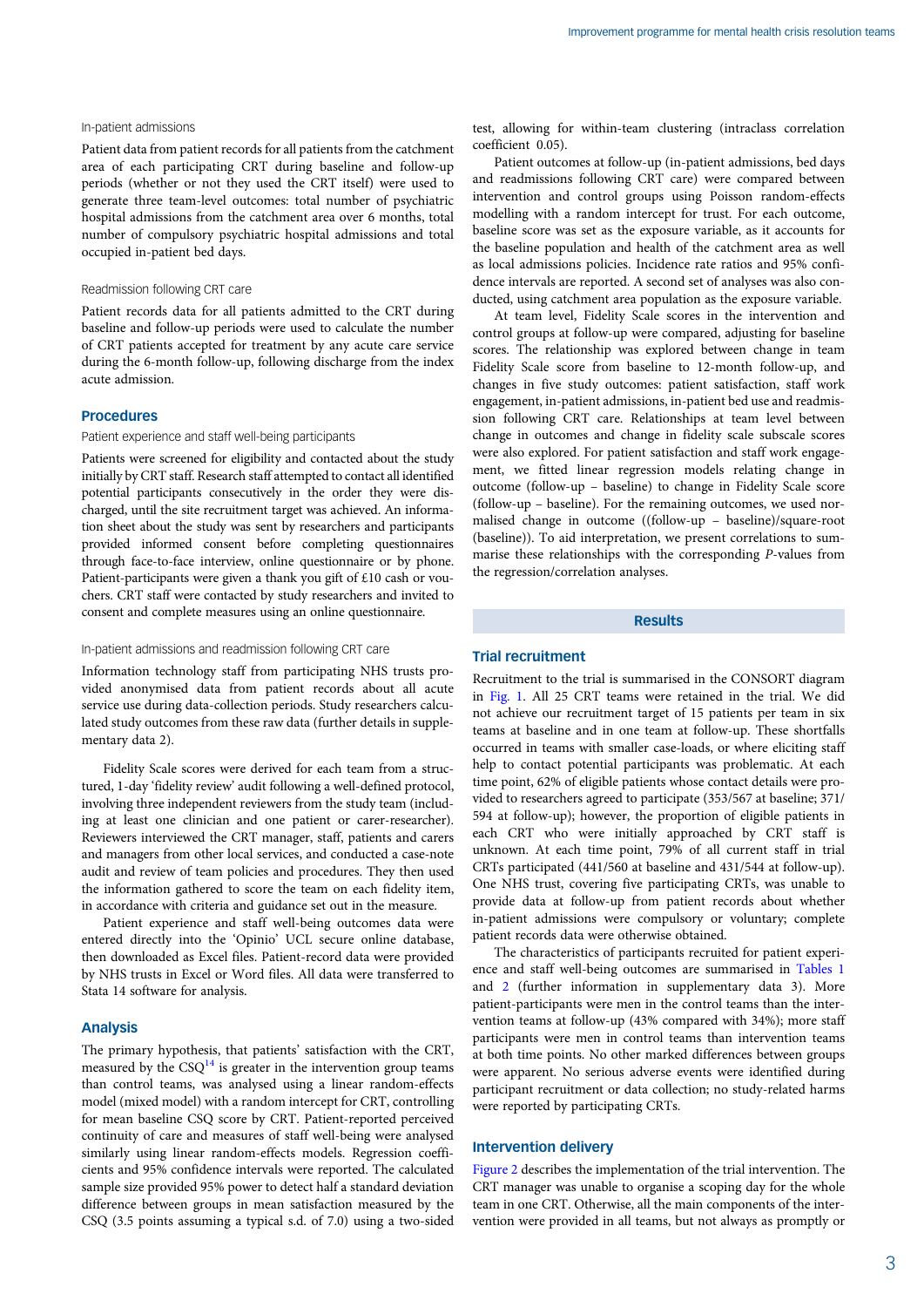<span id="page-3-0"></span>

randomised trial – CONSORT flow diagram.

CSQ, Client Satisfaction Questionnaire.

completely as planned. Teams targeted a median of eight fidelity items each (selected as priorities by the team) over the course of the year in their service improvement plans. Further information about the content of intervention group teams' service improvement plans is provided in supplementary data 8.

# Fidelity Scale scores

Teams' baseline scores for fidelity to a model of good CRT practice ranged from 97 (low fidelity) to 134 (moderate fidelity) – compared with a median score from a 75-team national survey in 2014 of  $122$ .<sup>[11](#page-8-0)</sup> Eleven out of 15 teams in the intervention group improved their Fidelity Scale score from baseline to follow-up, including teams from seven of the eight participating trusts, and teams with higher and lower model fidelity at baseline. The range in change scores on the CORE CRT Fidelity Scale in intervention group teams was from −22 to +37, with a mean change of 8.1 points. (The mean baseline Fidelity Scale score in the intervention teams

was 116.4 and the mean follow-up score was 124.5). This contrasts with the control group, where none of the ten teams increased their Fidelity Scale score from baseline to follow-up, with a range in change scores from −20 to 0, with a mean change of −9.7 points. (The mean baseline Fidelity Scale score in the control teams was 122.2 and the mean follow-up score was 112.5.) There was a significant difference in outcome Fidelity Scale scores between intervention and control groups, adjusting for baseline scores ( $P = 0.0060$ ). Further details of participating teams' Fidelity Scale scores are provided in supplementary data 4.

# Trial outcomes

There was no significant difference between the intervention and control group teams for the trial's primary outcome of patient satisfaction: regression analysis suggested slightly higher satisfaction in the intervention group (coefficient 0.97, 95% CI −1.02 to 2.97) but this was not significant ( $P = 0.34$ ). There was also no statistically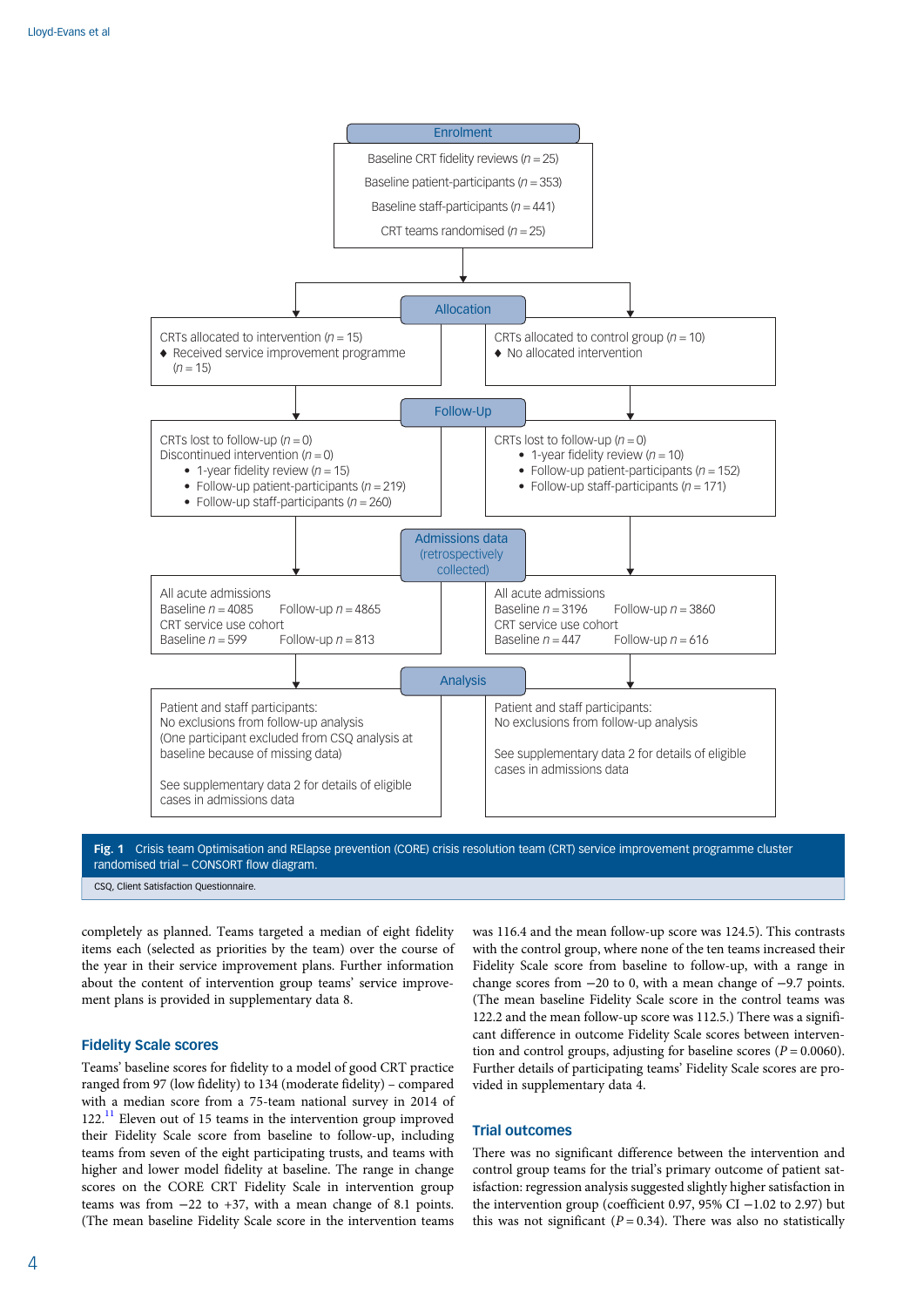# <span id="page-4-0"></span>Table 1 Patient-participant characteristics in the Crisis team Optimisation and RElapse prevention (CORE) crisis resolution team service improvement programme trial

|                                                           |                                     | <b>Baseline</b> | Follow-up     |                    |
|-----------------------------------------------------------|-------------------------------------|-----------------|---------------|--------------------|
|                                                           | Control teams<br>Intervention teams |                 | Control teams | Intervention teams |
|                                                           | $(n = 10)$                          | $(n = 15)$      | $(n = 10)$    | $(n = 15)$         |
| Gender, n/N (%)                                           |                                     |                 |               |                    |
| Men                                                       | 56/141 (40)                         | 85/212 (40)     | 66/152 (43)   | 74/218 (34)        |
| Women                                                     | 84/141 (60)                         | 126/212 (59)    | 84/152 (55)   | 143/218 (66)       |
| Transgender                                               | 1/141(1)                            | 1/212(0.5)      | 2/152(1)      | 1/218(0.5)         |
| Age, years: mean (s.d.)                                   | 44 (15)                             | 42 (15)         | 42 (14)       | 42 (13)            |
| Ethnicity, n/N (%)                                        |                                     |                 |               |                    |
| White                                                     | 121/141 (86)                        | 184/212 (87)    | 121/152 (80)  | 179/219 (82)       |
| Asian                                                     | 12/141 (9)                          | 10/212(5)       | 9/152(6)      | 12/219 (5)         |
| <b>Black</b>                                              | 6/141(4)                            | 14/212 (7)      | 14/152 (9)    | 16/219(7)          |
| Mixed or other                                            | 1/141(1)                            | 4/212(2)        | 8/152(5)      | 12/219 (5)         |
| Episodes of CRT care, n/N (%)                             |                                     |                 |               |                    |
| 1                                                         | 59/141 (42)                         | 81/212 (38)     | 57/151 (38)   | 92/219 (42)        |
| $2 - 5$                                                   | 58/141 (41)                         | 89/212 (42)     | 72/151 (48)   | 90/219 (41)        |
| >5                                                        | 24/141 (17)                         | 42/212 (20)     | 22/151 (15)   | 37/219 (17)        |
| Previous hospital admission, n/N (%)                      |                                     |                 |               |                    |
| Yes                                                       | 47/141 (33)                         | 63/212 (30)     | 46/152 (30)   | 62/219 (28)        |
| <b>No</b>                                                 | 94/141 (67)                         | 149/212 (70)    | 106/152 (70)  | 157/219 (72)       |
| First contact with mental health services, years: n/N (%) |                                     |                 |               |                    |
| <1                                                        | 53/141 (38)                         | 77/212 (36)     | 38/152 (25)   | 64/219 (29)        |
| $1 - 5$                                                   | 32/141 (23)                         | 43/212 (20)     | 44/152 (29)   | 44/219 (20)        |
| $6 - 10$                                                  | 11/141(8)                           | 24/212 (11)     | 20/152 (13)   | 32/219 (15)        |
| >10                                                       | 45/141 (32)                         | 68/212 (32)     | 50/152 (33)   | 79/219 (36)        |
| Length of index CRT period of support, n/N (%)            |                                     |                 |               |                    |
| <2 weeks                                                  | 46/141 (33)                         | 48/212 (23)     | 45/150 (30)   | 70/219 (32)        |
| 2 weeks to 1 month                                        | 32/141 (23)                         | 62/212 (29)     | 48/150 (32)   | 55/219 (25)        |
| $1-2$ months                                              | 28/141 (20)                         | 63/212 (30)     | 41/150 (27)   | 63/219 (29)        |
| >2 months                                                 | 35/141 (25)                         | 39/212 (18)     | 16/150 (11)   | 31/219 (14)        |

significant difference between groups in patient-rated continuity of care, or four of the six staff well-being measures (with significantly better staff psychological health and psychological flexibility in the intervention group). The trial outcomes are summarised in [Table 3](#page-6-0). Descriptive data for patient experience and staff

well-being outcomes at team level are provided in supplementary data 5.

At team level, there were significantly fewer total in-patient admissions and in-patient bed days in the intervention group than the control group over 6 months, after adjustment for baseline

| Table 2 Staff characteristics in the Crisis team Optimisation and RElapse prevention (CORE) crisis resolution team service improvement programme trial |                             |                                  |                             |                                  |  |  |  |
|--------------------------------------------------------------------------------------------------------------------------------------------------------|-----------------------------|----------------------------------|-----------------------------|----------------------------------|--|--|--|
|                                                                                                                                                        |                             | <b>Baseline</b>                  | Follow-up                   |                                  |  |  |  |
|                                                                                                                                                        | Control teams<br>$(n = 10)$ | Intervention teams<br>$(n = 15)$ | Control teams<br>$(n = 10)$ | Intervention teams<br>$(n = 15)$ |  |  |  |
| Gender, n/N (%)                                                                                                                                        |                             |                                  |                             |                                  |  |  |  |
| Men                                                                                                                                                    | 69/175 (39)                 | 79/266 (30)                      | 70/166 (42)                 | 85/252 (34)                      |  |  |  |
| Women                                                                                                                                                  | 106/175 (61)                | 187/266 (70)                     | 96/166 (58)                 | 167/252 (66)                     |  |  |  |
| Age, years: mean (s.d.)                                                                                                                                | 43 (10)                     | 42 (10)                          | 45 (10)                     | 43 (10)                          |  |  |  |
| Ethnicity, n/N (%)                                                                                                                                     |                             |                                  |                             |                                  |  |  |  |
| White                                                                                                                                                  | 118/175 (67)                | 181/266 (68)                     | 107/164 (65)                | 165/252 (65)                     |  |  |  |
| Asian                                                                                                                                                  | 18/175 (10)                 | 29/266 (11)                      | 24/164 (15)                 | 26/252 (10)                      |  |  |  |
| <b>Black</b>                                                                                                                                           | 28/175 (16)                 | 45/266 (17)                      | 25/164 (15)                 | 50/252 (20)                      |  |  |  |
| Mixed or other                                                                                                                                         | 11/175(7)                   | $11/266$ (4)                     | 8/164(5)                    | 11/252(4)                        |  |  |  |
| Professional group, n/N (%)                                                                                                                            |                             |                                  |                             |                                  |  |  |  |
| <b>Nurse</b>                                                                                                                                           | 100/175 (57)                | 127/266 (48)                     | 81/165 (49)                 | 112/252 (44)                     |  |  |  |
| Occupational therapist                                                                                                                                 | 3/175(2)                    | $5/266$ (2)                      | 3/165(2)                    | 8/252(3)                         |  |  |  |
| Psychiatrist                                                                                                                                           | 12/175(7)                   | 19/266 (7)                       | 16/165 (10)                 | 20/252 (8)                       |  |  |  |
| Psychologist                                                                                                                                           | 4/175(2)                    | $7/266$ (3)                      | 4/165(2)                    | 6/252(2)                         |  |  |  |
| Social worker                                                                                                                                          | 12/175(7)                   | 26/266 (10)                      | 8/165(5)                    | 22/252 (9)                       |  |  |  |
| Support worker                                                                                                                                         | 30/175 (17)                 | 49/266 (18)                      | 37/165 (22)                 | 55/252 (22)                      |  |  |  |
| Other                                                                                                                                                  | 14/175 (8)                  | 33/266 (12)                      | 16/165 (10)                 | 29/252 (12)                      |  |  |  |
| Length of time worked in current team, n/N (%)                                                                                                         |                             |                                  |                             |                                  |  |  |  |
| <1 year                                                                                                                                                | 31/175 (18)                 | 58/265 (22)                      | 26/173 (15)                 | 54/258 (21)                      |  |  |  |
| 1 to $<$ 2 years                                                                                                                                       | 30/175 (17)                 | 43/265 (16)                      | 25/173 (14)                 | 40/258 (16)                      |  |  |  |
| 2 to $<$ 5 years                                                                                                                                       | 48/175 (27)                 | 74/265 (28)                      | 71/173 (41)                 | 73/258 (28)                      |  |  |  |
| $5$ to $<$ 10 years                                                                                                                                    | 45/175 (26)                 | 60/265 (23)                      | 36/173 (21)                 | 52/258 (20)                      |  |  |  |
| $\geq$ 10 years                                                                                                                                        | 21/175 (12)                 | 30/265 (11)                      | 25/173 (14)                 | 39/258 (15)                      |  |  |  |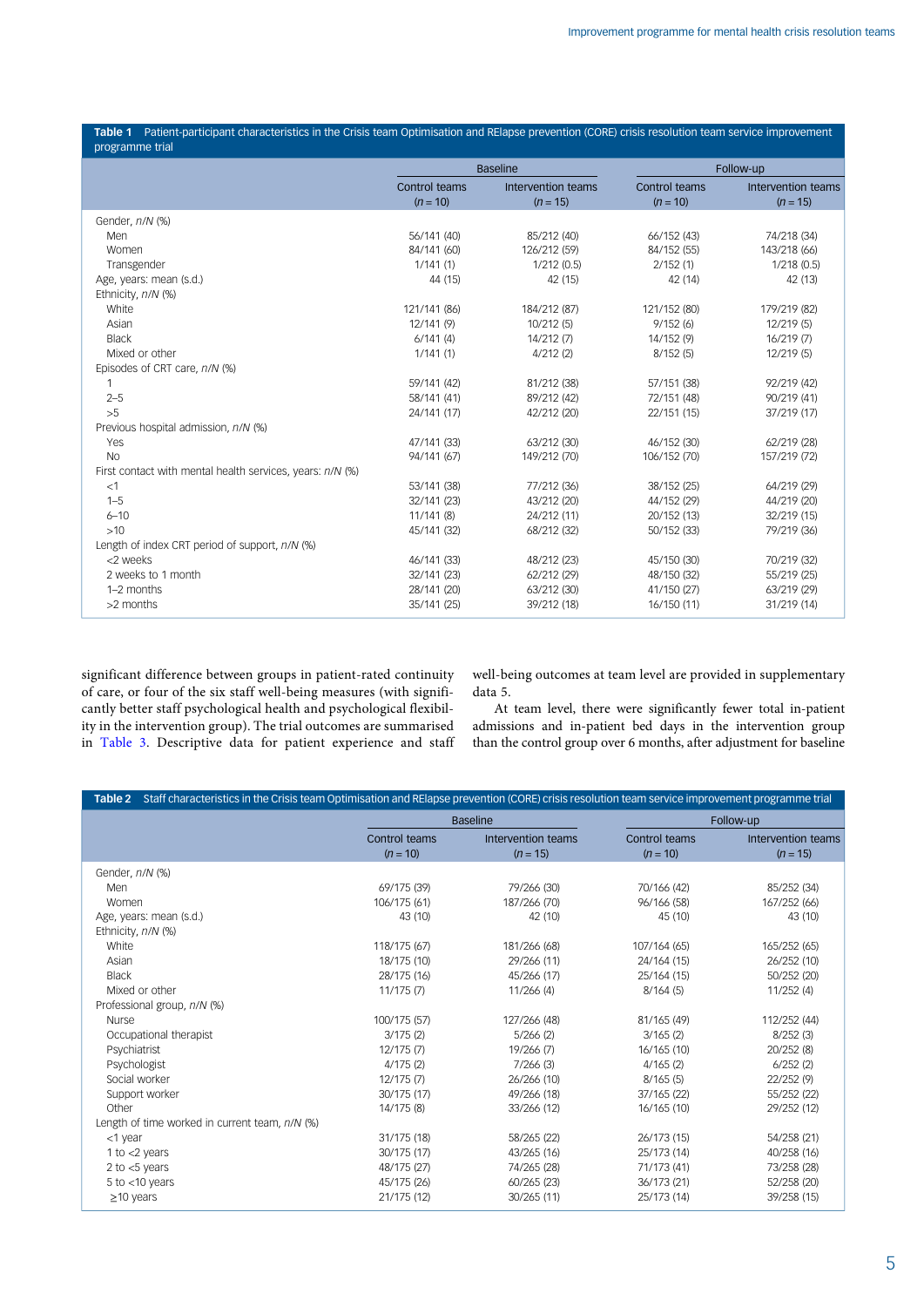<span id="page-5-0"></span>

| Team | Trust                    | Facilitator in<br>post | Team scoping<br>day | SIP made | SIP reviewed<br>regularly | Interim<br>fidelity | Attendance at<br>learning | Team fidelity change<br>(Baseline to follow- |
|------|--------------------------|------------------------|---------------------|----------|---------------------------|---------------------|---------------------------|----------------------------------------------|
|      |                          |                        |                     |          |                           | review              | collaboratives            | up)                                          |
| 3    | $\overline{\phantom{a}}$ |                        |                     |          |                           |                     |                           | $+1$                                         |
| 4    | Δ                        |                        |                     |          |                           |                     |                           | $+37$                                        |
| 5    | 4                        |                        |                     |          |                           |                     |                           | $-13$                                        |
| 6    | $\overline{\phantom{a}}$ |                        |                     |          |                           |                     |                           | $-22$                                        |
| 8    | 2                        |                        |                     |          |                           |                     |                           | 13                                           |
| 9    | 2                        |                        |                     |          |                           |                     |                           | $-18$                                        |
| 11   | 3                        |                        |                     |          |                           |                     |                           | 11                                           |
| 13   | 4                        |                        |                     |          |                           |                     |                           | 22                                           |
| 15   | 5                        |                        |                     |          |                           |                     |                           | 12                                           |
| 16   | 5                        |                        |                     |          |                           |                     |                           | 18                                           |
| 19   | 6                        |                        |                     |          |                           |                     |                           | 24                                           |
| 20   | 6                        |                        |                     |          |                           |                     |                           | 19                                           |
| 21   | 6                        |                        |                     |          |                           |                     |                           | 19                                           |
| 23   | 7                        |                        |                     |          |                           |                     |                           | $-5$                                         |
| 25   | 8                        |                        |                     |          |                           |                     |                           | 4                                            |

Fig. 2 Implementation of the crisis resolution team (CRT) service improvement programme trial intervention.

Facilitator in post: green, yes, throughout; amber, yes, but with a change in facilitator during intervention year; red: no facilitator for full-year. Team scoping day: green, held within first 3 months; amber, held later than 3 months; red, not held. Service improvement plan (SIP) made: green, within first 3 months; amber, later than 3 months; red, plan not made. SIP reviewed regularly: green, reviewed at least 3 times during study year; amber, reviewed fewer than 3 times; red, not reviewed. Interim fidelity review: green, held in month 6 or 7; amber, held later than month 7; red, no reviewed. Attendance at learning collaboratives: green, facilitator and CRT team members attended events; amber, just facilitator attended.

rates, suggesting that admissions were reduced more in intervention teams than in controls during the study period. These results were not replicated in a second analysis that adjusted for catchment area population instead of baseline rates, suggesting that admission rates relative to the size of the local population may not have been significantly lower in intervention teams than controls at followup, although we note that this second analysis does not adjust for differences in patient case-mix across areas. There was no difference between groups in rates of compulsory in-patient admissions or in rates of readmission to acute care following an episode of CRT care. Further details are provided in supplementary data 6.

## Relationship between outcomes and model fidelity

There was a weak positive correlation of 0.34 between change in Fidelity Scale score and change in patient satisfaction, which corresponds to a mean increase of 0.65 points on the CSQ Scale for a ten-point increase in Fidelity Scale score. There was a weak negative correlation (i.e. in the expected direction) of −0.38 between Fidelity Scale score and readmissions following CRT care. There was no evidence of associations between change in total Fidelity Scale score and change in in-patient admission rates, bed days or staff work engagement. In post hoc exploratory analyses of subscale scores, a relationship between reduction in in-patient admissions and increase in access and referrals fidelity subscale score was apparent (correlation −0.32). Readmissions following CRT care, by contrast, were most closely correlated with the timing and location of care  $(-0.45)$ , and content of care  $(-0.34)$ subscales. Patient satisfaction was most closely correlated with the content of care subscale (correlation 0.36). Illustrative graphs are provided in supplementary data 7.

## **Discussion**

# Main findings

For the primary outcome, patient satisfaction was not significantly greater in teams receiving the programme than in control teams. Model fidelity improved in 11 of 15 teams receiving the CRT service improvement programme over the study period, compared with none of the 10 control teams. There was some indication of significantly better results over the study period for the intervention teams compared with controls regarding hospital admission rates and in-patient bed use. Staff psychological health and psychological flexibility were higher at follow-up in the intervention group. There were non-significant trends favouring the intervention group teams regarding patient satisfaction, readmission to acute services following CRT care, and staff morale and job satisfaction. There was no evidence that the trial intervention reduced rates of compulsory admissions.

Altogether, this suggests the intervention was insufficient to achieve all its intended service improvements, but did achieve some, notably better model fidelity and reduced in-patient admissions. It may thus help unlock the potential benefits of CRTs in reducing the high costs and negative experience for patients associated with in-patient admissions. Positive results from our study also provide international validation for the process developed by the US Implementing Evidence-Based Practice project<sup>13</sup> but not previously trialled in a UK NHS context, as a means to support implementation of complex interventions in mental healthcare.

# Limitations

Three limitations of the study relate to its design. First, other local and national service initiatives that arose during the year of the trial may have influenced CRT implementation and outcomes independently of the trial intervention. Second, because CRTs in each trust share senior managers and communicate regularly at management level, there is a possibility of contamination, where elements of the trial intervention were also accessed by control teams. Third, the 1-year follow-up period may have been too short for teams to fully enact their service improvement plans and to capture all changes in model fidelity and outcomes resulting from the trial intervention.

Four further limitations of the study relate to data collection. First, for patient experience outcomes, the participants recruited were highly satisfied with care, compared with previous studies, 4, and may well over-represent those who were best engaged and most easily contactable by CRT staff. CRTs may have varied in the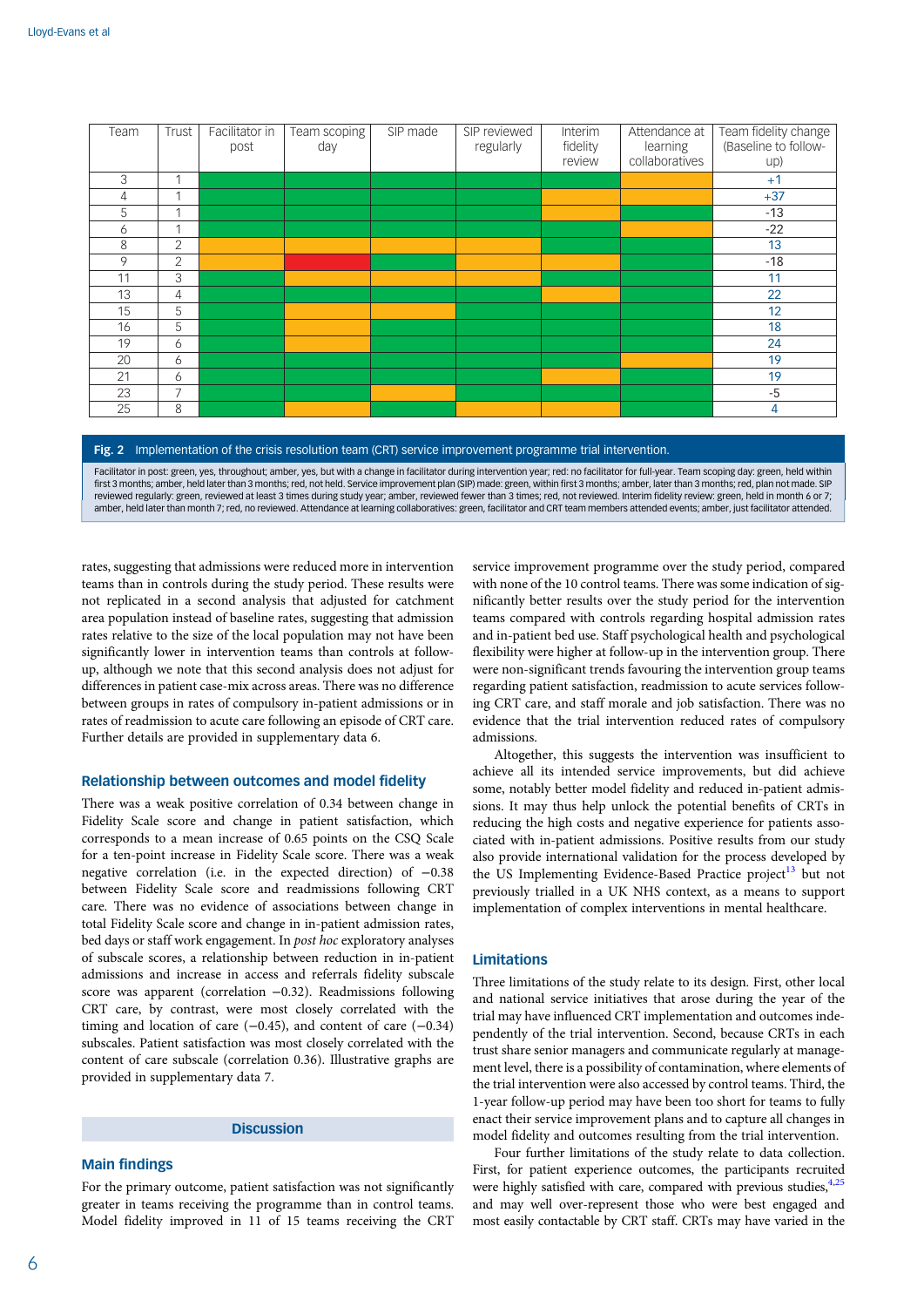| <b>Measure</b>                                                                                      | Control<br>$(n = 10 \text{ CRTs})$ | Intervention<br>$(n = 15 \text{ CRTs})$ | Adjusted analysis, <sup>a</sup><br>coefficient (95% CI), P | Adjusted analysis, <sup>b</sup><br>IRR (95% CI), P |
|-----------------------------------------------------------------------------------------------------|------------------------------------|-----------------------------------------|------------------------------------------------------------|----------------------------------------------------|
| Patient experience outcomes                                                                         |                                    |                                         |                                                            |                                                    |
| Client Satisfaction Questionnaire, satisfaction with CRT                                            |                                    |                                         | 0.97 (-1.02 to 2.97), 0.34                                 |                                                    |
| service (primary outcome), median (IQR)                                                             |                                    |                                         |                                                            |                                                    |
| Baseline                                                                                            | 27 (22-30)                         | 27 (22-31)                              |                                                            |                                                    |
| Follow-up                                                                                           | 28 (23-31)                         | 28 (24-32)                              |                                                            |                                                    |
| Continu-um, perceived continuity of care: mean (s.d.)                                               |                                    |                                         | $-0.06$ ( $-2.78$ to 2.66), 0.97                           |                                                    |
| Baseline                                                                                            | 42 (10)                            | 43 (10)                                 |                                                            |                                                    |
| Follow-up                                                                                           | 40 (9)                             | 40 (10)                                 |                                                            |                                                    |
| Staff well-being outcomes                                                                           |                                    |                                         |                                                            |                                                    |
| Maslach Burnout Inventory, emotional exhaustion: mean,                                              |                                    |                                         | $-1.92$ (-4.30 to 0.46), 0.11                              |                                                    |
| (S.d.)                                                                                              |                                    |                                         |                                                            |                                                    |
| Baseline                                                                                            | 18 (10)                            | 18 (10)                                 |                                                            |                                                    |
| Follow-up                                                                                           | 20 (11)                            | 18 (11)                                 |                                                            |                                                    |
| Maslach Burnout Inventory, personal accomplishment:                                                 |                                    |                                         | 0.19 (-1.39 to 1.78), 0.81                                 |                                                    |
| mean (s.d.)                                                                                         |                                    |                                         |                                                            |                                                    |
| Baseline                                                                                            | 37(7)                              | 38(7)                                   |                                                            |                                                    |
| Follow-up                                                                                           | 36(8)                              | 37(8)                                   |                                                            |                                                    |
|                                                                                                     |                                    |                                         |                                                            |                                                    |
| Maslach Burnout Inventory, depersonalisation: mean (s.d.)                                           |                                    |                                         | $-0.26$ ( $-1.13$ to 0.60), 0.55                           |                                                    |
| Baseline                                                                                            | 5(4)                               | 4(4)                                    |                                                            |                                                    |
| Follow-up                                                                                           | 5(4)                               | 4(5)                                    |                                                            |                                                    |
| Utrecht Work Engagement Scale, mean (s.d.)                                                          |                                    |                                         | 1.07 (-0.81 to 2.96), 0.27                                 |                                                    |
| <b>Baseline</b>                                                                                     | 39(8)                              | 40 (8)                                  |                                                            |                                                    |
| Follow-up                                                                                           | 38 (9)                             | 40 (8)                                  |                                                            |                                                    |
| General Heath Questionnaire, mean (s.d.)                                                            |                                    |                                         | $-1.29$ (-2.38 to -0.20), 0.020                            |                                                    |
| Baseline                                                                                            | 10(5)                              | 11(5)                                   |                                                            |                                                    |
| Follow-up                                                                                           | 12(6)                              | 11(5)                                   |                                                            |                                                    |
| Work-related Acceptance and Action Questionnaire,                                                   |                                    |                                         | 1.16 (0.07 to 2.25), 0.037                                 |                                                    |
| mean, (s.d.)                                                                                        |                                    |                                         |                                                            |                                                    |
| Baseline                                                                                            | 39(6)                              | 40(5)                                   |                                                            |                                                    |
| Follow-up                                                                                           | 38 (6)                             | 40(5)                                   |                                                            |                                                    |
| In-patient service-use outcomes                                                                     |                                    |                                         |                                                            |                                                    |
| In-patient admissions, median (IQR)                                                                 |                                    |                                         |                                                            | 0.88 (0.83 to 0.94), < $0.001$                     |
| Baseline                                                                                            | 170 (129-245)                      | 152 (60-219)                            |                                                            |                                                    |
| Follow-up                                                                                           | 170 (121-236)                      | 119 (42-179)                            |                                                            |                                                    |
| Compulsory admissions, median (IQR) <sup>c</sup>                                                    |                                    |                                         |                                                            | 1.03 (0.91 to 1.17), 0.63                          |
| Baseline                                                                                            | 70 (26-77)                         | 54 (19-77)                              |                                                            |                                                    |
| Follow-up                                                                                           | 56 (32-72)                         | 42 (23-42)                              |                                                            |                                                    |
| In-patient bed days, median (IQR)                                                                   |                                    |                                         |                                                            | 0.96 (0.95 to 0.97), <0.001                        |
| Baseline                                                                                            | 6061 (4331-6683)                   | 4294 (2614-5703)                        |                                                            |                                                    |
| Follow-up                                                                                           | 4685 (2846-9296)                   | 3830 (2356-6161)                        |                                                            |                                                    |
| Readmission following CRT care outcomes                                                             |                                    |                                         |                                                            |                                                    |
| Readmissions, median (IQR)                                                                          |                                    |                                         |                                                            | 0.87 (0.72 to 1.06), 0.17                          |
| Baseline                                                                                            | 16 (10-22)                         | $12(7-16)$                              |                                                            |                                                    |
| Follow-up                                                                                           | $22(8-31)$                         | $12(3 - 25)$                            |                                                            |                                                    |
| IQR, interquartile range.<br>a. Staff and patient analysis: mixed modelling (CRT as random effect). |                                    |                                         |                                                            |                                                    |

<span id="page-6-0"></span>Table 3 Crisis team Optimisation and RElapse prevention (CORE) crisis resolution team (CRT) service improvement trial results – patient, staff and service-use outcomes

b. Incidence rate ratio (IRR) baseline score on outcome measure as exposure variable (trust as random effect).

c. Compulsory admissions data missing for five teams at follow-up (all from the same National Health Service trust: three in the intervention group and two in the control group).

proportion of patients they approached and asked about taking part in the trial, with possible resulting bias. There appears to have been a ceiling effect in our sample with the trial primary satisfaction outcome measure (CSQ-8): 26% of participants in the treatment group at follow-up gave a maximum score of 32, compared with 12% in the control group. There may have been differences between groups in patients' satisfaction with CRTs that our evaluation failed to capture. We further note that fidelity gains regarding service organisation or the extent of care, even where achieved, may not have translated into increased patient satisfaction as broadly measured by the CSQ-8, if not accompanied by improvements in staff's clinical competence<sup>[26](#page-8-0)</sup> and reduction in negative interactions with individual staff, $27$  both of which have been identified as important to patient experience.

Second, data regarding acute service use were provided in anonymised form from NHS patient records and could not be verified as complete by researchers. Information about whether in-patient

admissions were compulsory or voluntary was not available for five teams at follow-up.

Third, neither fidelity reviewers nor participating services could be masked to teams' trial allocation status during follow-up CRT fidelity reviews. Intervention group teams may have been more motivated to prepare thoroughly for their review and thus maximise their score. Reviewers may have unconsciously favoured the intervention group when assessing fidelity.

Fourth, it was not possible to confirm wholly accurate data regarding CRTs' catchment area population size, some of which were based on general practitioner registration rather than geographical area (see supplementary data 2). This possible measurement error does not affect the results for service-use outcomes reported in the main text of this paper – which are in any case better able to assess change in service use (and therefore the impact of the intervention) during the study period, through adjusting for baseline service use in each team – but may have affected the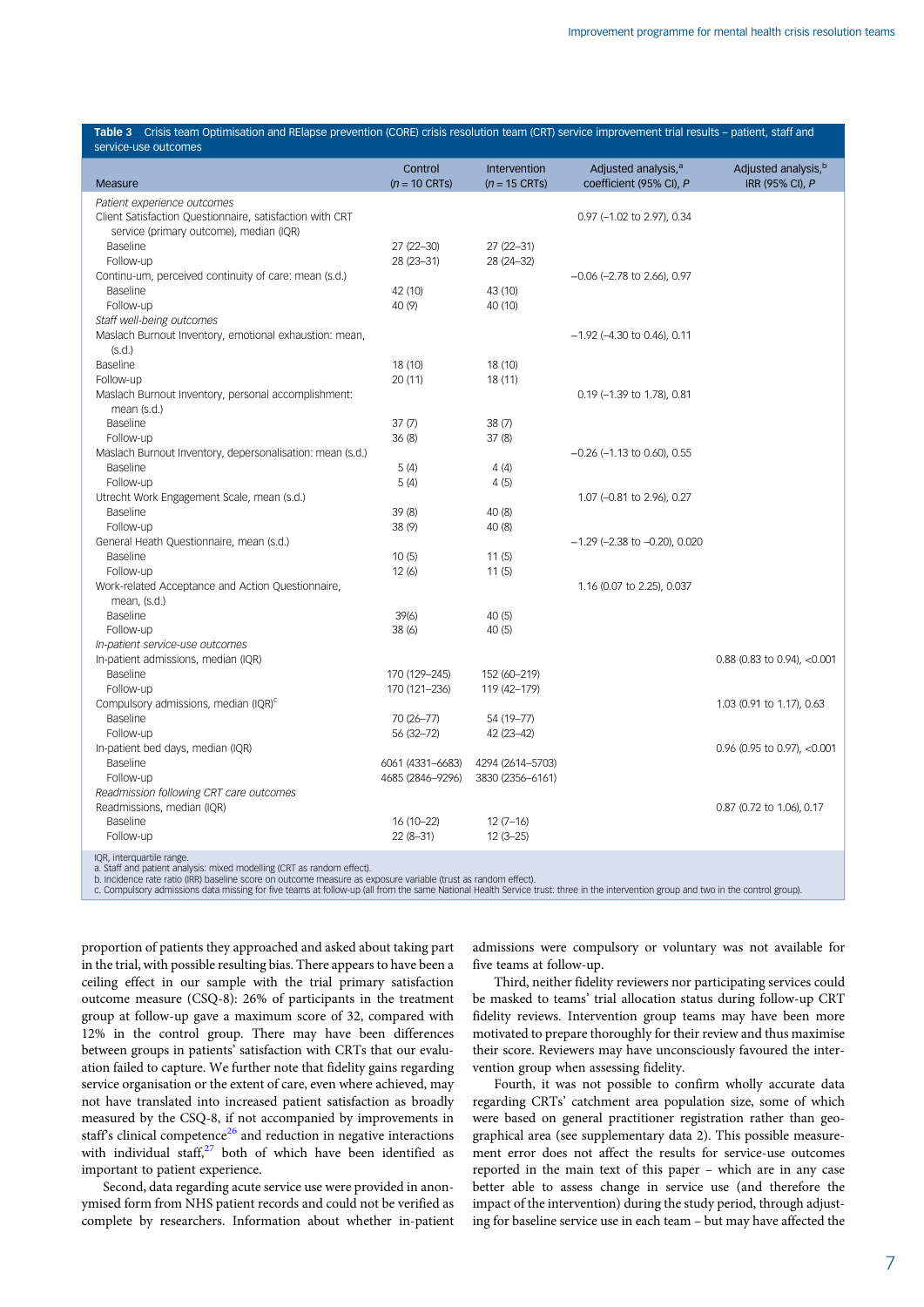<span id="page-7-0"></span>second analysis of service-use outcomes (supplementary data 6), which adjusted for catchment area population.

# Implications for research

A future economic evaluation of the study will explore the costeffectiveness of the intervention as delivered in this trial. Qualitative and process evaluations (also to be reported separately) will explore in more depth the content of support provided by facilitators in the project, the focus of teams' service improvement plans, the organisational contexts in which the intervention was delivered, and how these factors may relate to the extent of teams' success in improving model fidelity during the project. This may inform the development, and then evaluation, of a revised, CRT service improvement programme that better targets critical components of care, engages stakeholders and addresses organisational barriers to service change.

Our trial sought to improve outcomes in CRTs through the mechanism of increasing teams' model fidelity, but only weak relationships between changes in teams' overall Fidelity Scale score and outcome were established, and not for all outcomes. Three possible reasons for this could be explored in future research. First, the reliability of the CORE CRT Fidelity Scale has not been unequivocally established.<sup>[13](#page-8-0)</sup> In vivo testing of interrater reliability is desirable. Second, some critical components of CRTs may not be assessed by the CORE CRT Fidelity Scale. All fidelity scales are better able to audit team organisation and the extent of service provision than to assess the clinical competence with which care is delivered,  $26$ and relationships between fidelity and outcomes are moderate even for the most well-established scales. $28$  Other methods, possibly involving direct observation of practice; may be required to evaluate clinical competence in CRTs. Third, critical components of effective CRT services may be present but insufficiently weighted in teams' overall Fidelity Scale score for it to relate closely to service outcomes. The closer relationships with some outcomes we found for specific fidelity subscales provide some support for this idea. A large observational study, evaluating model fidelity and outcomes across many CRTs, could test hypotheses about the relationship between team outcomes and Fidelity Scale item or subscale scores.

# Implications for policy and practice

In general, for the control teams in our trial, Fidelity Scale scores dropped, readmissions following CRT care rose, and in-patient service-use outcomes were worse than for the intervention group teams. This suggests that there is a pressing need for effective CRT service improvement support. This trial suggests that considerable input is needed to improve service quality in CRTs: our successfully implemented, multicomponent programme of sustained support for CRTs did not demonstrate improved patient satisfaction, and only partially achieved its aims. The CORE CRT service improvement programme provides a useful starting point for developing future CRT service improvement initiatives, having achieved improvements in model fidelity in teams from varied geographical and provider-trust contexts and a range of baseline levels of fidelity, and having some evidence of effectiveness in reducing admissions and in-patient service use. It is informed by a model of implementing complex interventions in mental health settings with prior evidence of effectiveness in US contexts $^{13}$  $^{13}$  $^{13}$  that now also has evidence of applicability to English services, with potential usefulness beyond CRTs. The CORE service improvement structures and the online CRT Resource Pack $29$  are publicly available and provide guidance, materials and case examples to support good practice in CRTs. Clear specification of a CRT service model and development of effective resources to support CRT service improvement can help ensure that consistent provision of acceptable and

**Brynmor Lloyd-Evans**[,](http://orcid.org/0000-0001-9866-788X) PhD **D**, Senior Lecturer, Division of Psychiatry, University College London, UK; David Osborn, PhD, Professor of Psychiatric Epidemiology, Division of Psychiatry, University College London; and St Pancras Hospital, Camden and Islington NHS Foundation Trust, UK; Louise Marston, PhD, Principal Research Associate Department of Primary Care and Population Health, UCL Medical School (Royal Free Campus); and Priment Clinical Trials Unit, UK; Danielle Lamb, MSc, Research Associate, Division of Psychiatry, University College London, UK; **Gareth Ambler**, PhD, Associate<br>Professor in Medical Sta<u>ti</u>stics, Department of St[atist](http://orcid.org/0000-0002-7447-8934)ical Science, UCL, UK; Rachael Hunter, MSc (D), Senior Research Associate, Department of Primary Care and Population Health, UCL Medical School (Royal Free Campus); and Priment Clinical Trials<br>Unit, UK; **Oliver Mason**, PhD, Reader in Clinical Psychology, School of Psychology, University of Surrey, UK; Sarah Sullivan, PhD, Research Fellow, Epidemiology and Health Services Research, CLAHRC West, UK; Claire Henderson, PhD, Clinical Senior Lecturer, Institute of Psychiatry, Psychology and Neuroscience, Kings College London, UK; Steve Onyett, (deceased), PhD, previously Chief Executive, Onyett Entero, UK; Elaine Johnston, DClinPsych, Principal Research Associate, Division of Psychiatry, University College London, UK; Nicola Morant, PhD, Associate Professor, Division of Psychiatry, University College London, UK; Fiona Nolan, PhD, Professor of Nursing, School of Health and Human Sciences, University of Essex, UK; Kathleen Kelly, MRCPsych, Consultant Psychiatrist, Barnes Unit, John Radcliffe Hospital, Oxford Health NHS Foundation Trust, UK; Marina Christoforou, MSc, Research Assistant, Division of Psychiatry, University College London, UK; Kate Fullarton, MSc, Research Assistant, Division of Psychiatry, University College London, UK; Rebecca Forsyth, MSc, Research Assistant, Division of Psychiatry, University College London, UK; Mike Davidson, BA Research Assistant, Division of Psychiatry, University College London, UK; Jonathan Piotrowski, BSc, Research Assistant, Avon and Wiltshire Mental Health Partnership NHS Trust, Research & Development Office, UK; Edward Mundy, MSc, Research Assistant, Division of Psychiatry, University College London, UK; Gary Bond, PhD, Professor of Psychiatry, Westat, Rivermill Commercial Center, UK; Sonia Johnson, DM, Professor of Social and Community Psychiatry, Division of Psychiatry, University College London; and St Pancras Hospital, Camden and Islington NHS Foundation Trust, UK

Correspondence: Brynmor Lloyd-Evans, University College London, Division of Psychiatry, 6th Floor, Maple House, 149 Tottenham Court Road, London W1T 7NF, UK. Email: [b.lloyd-evans@ucl.ac.uk](mailto:b.lloyd-evans@ucl.ac.uk)

First received 27 May 2018, final revision 18 Oct 2018, accepted 3 Jan 2019

## Funding

This study was undertaken as part of the CORE Programme, which is funded by the UK Department of Health National Institute for Health Research (NIHR) under its Programme Grants for Applied Research programme (Reference Number: RP-PG-0109-10078). The views expressed in this paper are those of the authors and not necessarily those of the NHS, the NIHR or the Department of Health. Neither the study funders not its sponsors had any role in study design, in the collection, analysis or interpretation of data, or in the writing of this report or the decision to submit it for publication. S.J. and D.O. were in part supported by the National Institute for Health Research (NIHR) Collaboration for Leadership in Applied Health Research and Care (CLAHRC) North Thames at Bart's Health NHS Trust.

## Acknowledgements

Our colleague Steve Onyett died suddenly in September 2015. He contributed to the design of this study and oversaw delivery of the service improvement programme trial intervention. We miss his warmth and wisdom. Thank you to the members of the CORE Study service user and carer working groups, who contributed to planning the trial and provided peer-reviewers for the trial fidelity reviews: Stephanie Driver, Pauline Edwards, Jackie Hardy, David Hindle, Kate Holmes, Lyn Kent, Jacqui Lynskey, Brendan Macken, Jo Shenton, Jules Tennick, Gen Wallace, Mary Clarke, Kathleen Fraser-Jackson, Mary Plant, Anthony Rivett, Geoff Stone and Janice Skinner. We are grateful for the help of staff and patients from all the CRT teams that participated in this study.

#### Supplementary material

Supplementary material is available online at <https://doi.org/10.1192/bjp.2019.21>.

#### **References**

- 1 Department of Health. Crisis Resolution/Home Treatment Teams. The Mental Health Policy Implementation Guide. Department of Health, 2001 (http:// webarchive.nationalarchives.gov.uk/20130107105354/http://www.dh.gov.uk/ prod\_consum\_dh/groups/dh\_digitalassets/@dh/@en/documents/digitalasset/ dh $4058960.pdf$ .
- 2 Department of Health. The NHS Plan: A Plan for Investment, a Plan for Reform. Department of Health, 2000 (http://webarchive.nationalarchives.gov.uk/ 20130107105354/http://www.dh.gov.uk/prod\_consum\_dh/groups/dh\_ digitalassets/@dh/@en/@ps/documents/digitalasset/dh\_118522.pdf).
- 3 Johnson S. Crisis resolution and home treatment teams: an evolving model. Br J Psychiatry 2013; 19: 115–23.